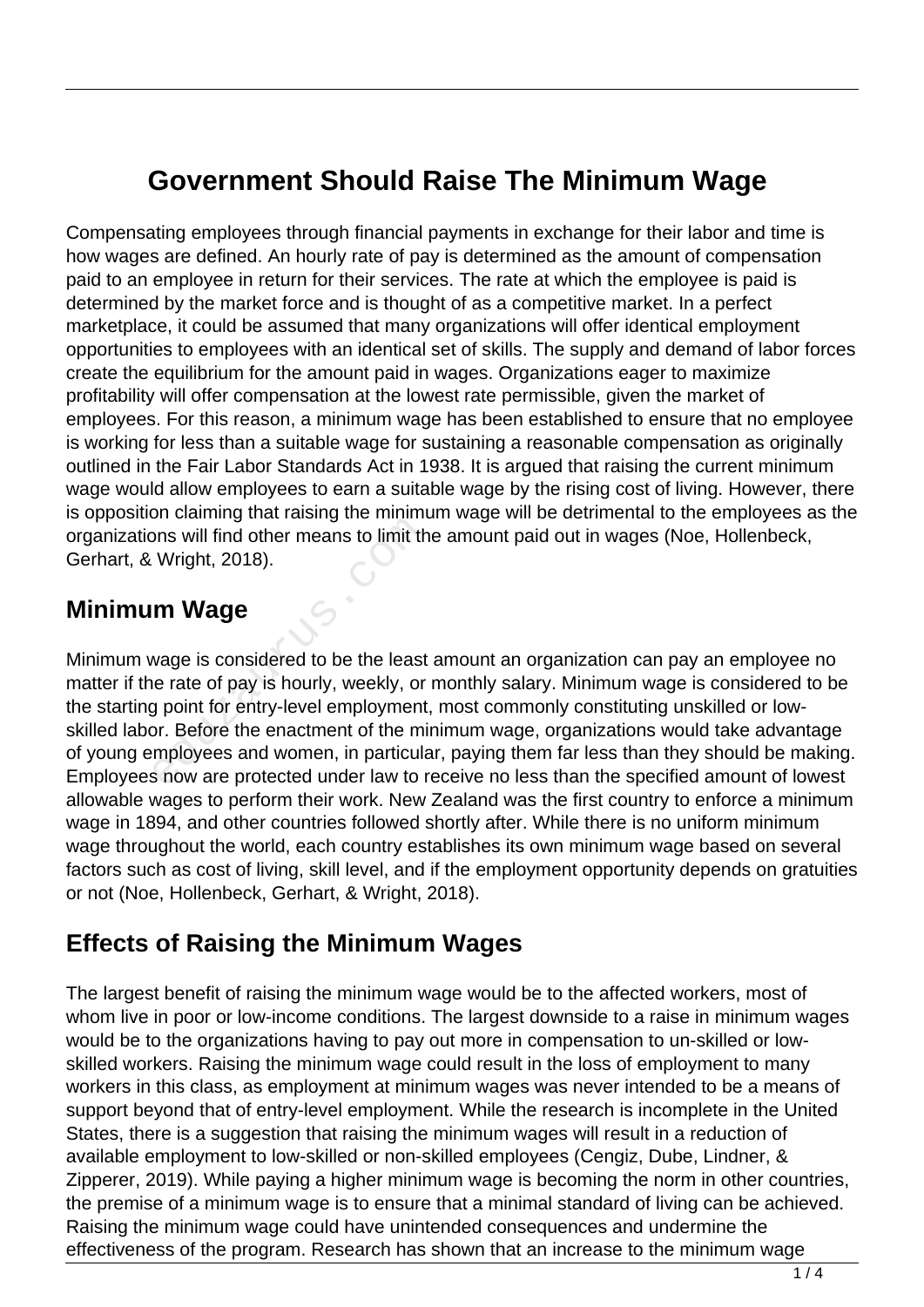results in fewer employees or employees having fewer hours resulting in the employee making the same amount or less than they would have at the original rate of pay. Research has shown that there are other mechanisms to assist those working for minimum wages such as more affordable college tuition, or trade schools to gain a skill set, or tax credits to those working for minimum wages have shown to be more effective (Clemens, & Wither, 2019).

## **The Benefits of Raising the Minimum Wage**

Employees who are paid well prosper from better physical and mental health. Healthy employees are shown to have better performance, are happier, and are more motivated to improve their skill set. Organizations benefit when employees are happy, as motivated employees make fewer mistakes and tend to be more concerned with the welfare of the organization rather than just performing enough to collect a paycheck. For this reason, some organizations already pay employees more than the stated minimum wage. Research has shown that employees who are motivated seek more advancements in their current organization rather than looking elsewhere, resulting in less turnover with a better offer. This results in fewer organizations that are required to pay for training and seeking replacements for the employees leaving (Neumark, 2019).

Another benefit to minimum wages is the effects it has on improving the economy. A significant portion of an employee's paycheck goes right back into the economy as they pay rent or a mortgage, and buy products and services they want as well as the necessities they need. The more a person makes, the more they are inclined to spend. As people make more money while they may not spend more on rent or buy a bigger house, they are spending on entertainment, travel, and other consumer goods. Organizations prosper when consumers are confident enough in the economy to spend rather than save. Another economic note is that organizations that are prospering tend to hire more employees, whereas organizations that are breaking even or losing money tend to reduce the number of employees they have. The economy grows as more people become employed (Neumark, 2019). eumark, 2019).<br>
Penefit to minimum wages is the eff<br>
an employee's paycheck goes right<br>
and buy products and services th<br>
rson makes, the more they are incorded<br>
other consumer goods. Organiza<br>
the economy to spend rather

Another benefit of having a realistic minimum wage is social stability. Employees making a realistic working wage are more likely to remain in their current jobs. Organizations with stable employment do not have to endure the inconveniences of a high rate of turnover. Employees who are earning a suitable living wage are also less likely to leave their communities in search of better opportunities elsewhere. By allowing employees to remain in their communities helps to stabilize neighborhoods, which is a benefit to everyone who lives there, as well as the organizations that conduct business there (Neumark, 2019).

# **Reduction in Poverty**

By paying a realistic minimum wage, poverty levels could be reduced. By providing the lowest level of workers to earn a competitive salary provides them with more spending abilities, thus reducing the level of poverty. While some argue that raising the minimum wage will only raise the level of poverty accordingly, having more disposable income should result in greater spending and lifting some individuals out of poverty (Cengiz, Dube, Lindner, & Zipperer, 2019).

## **Increases in Productivity and Incentives**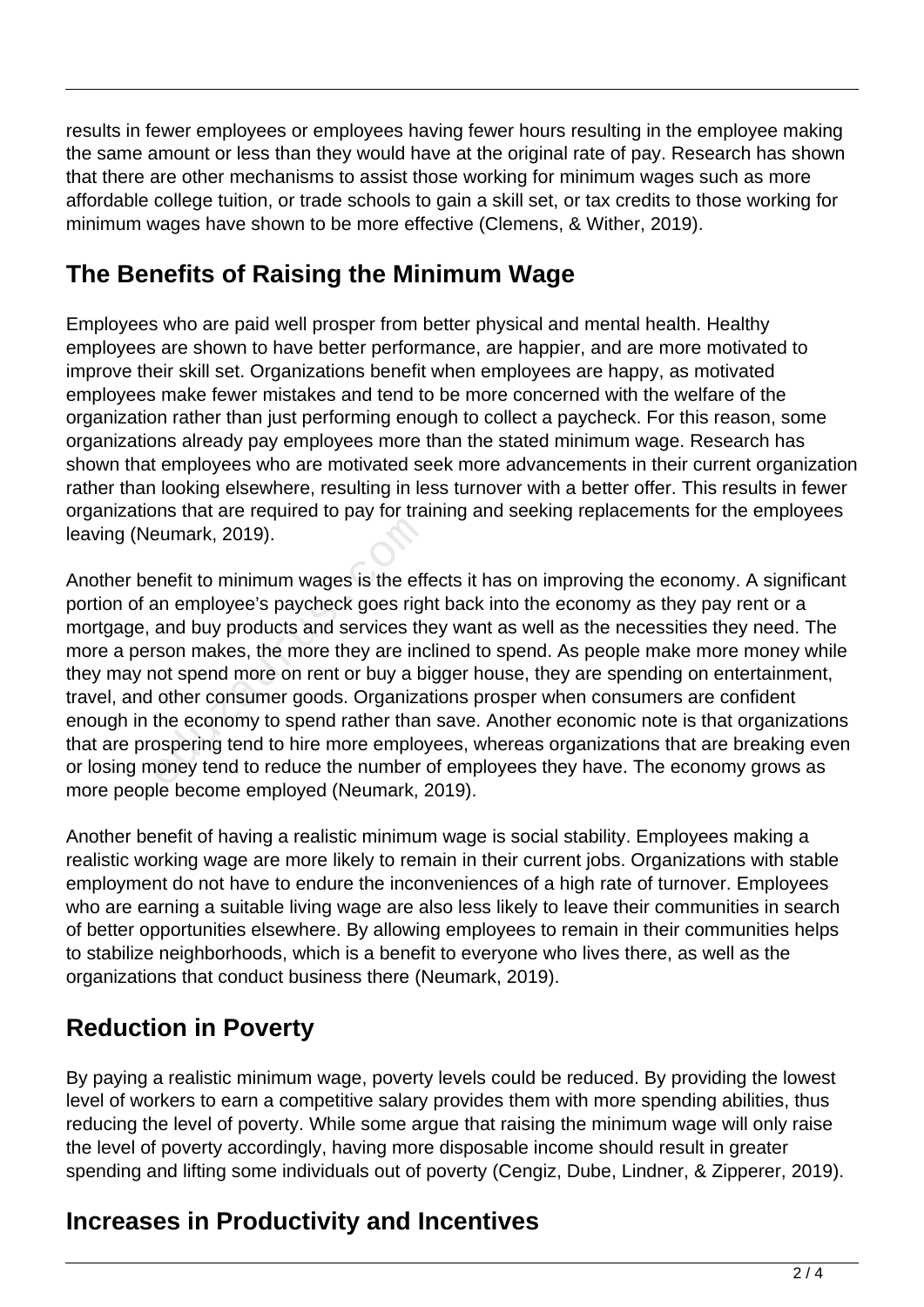Increasing the minimum wage will increase overall productivity, and provide an incentive for those unemployed to find employment. According to the Efficient Wage Theory, higher wages motivate employees to work harder, make fewer mistakes, and results in greater productivity and profitability for the organization. Employees who make a good salary work harder and perform better in fear of losing their job. Raising the minimum wage to a level that there is a noticeable difference between unemployment compensation and minimum wage employment will provide an incentive for those unemployed to seek employment. Raising the minimum wage will also help to encourage people to seek out legal employment as the minimum wage would be a competitive salary with a guaranteed minimum income (Cengiz, Dube, Lindner, & Zipperer, 2019).

### **Decrease Government Spending**

An increase in minimum wage will affect government spending as more people become employed, programs such as social welfare and unemployment compensation will be reduced. Employees earning a competitive minimum salary will have the ability to provide for their needs and reduce their dependency on government aids (Neumark, 2019).

## **Disadvantages of Increasing the Minimum Wage**

Some of the biggest disadvantages to an increase in the minimum wage are unemployment rates, inflation, and the increased cost of investment to the organization. Increasing the minimum wage organizations run the risk of no longer being able to afford to keep the employees they have at the level of employment, resulting in a reduction of the workforce or a reduction in the hours of employees resulting in the employee making less than before the minimum wage was increased. Seattle Washington is an example of the effects of increasing the minimum wages. The minimum wage was increased from the standard of \$11.00 per hour to \$15.00 per hour. This increase forced the organization to reduce the hours the employees worked from 40 to less than 30 on average, resulting in the employee making less than they did at the lower rate (Romich, Allard, Obara, Althauser, & Buszkiewicz, 2018). Another way organizations are overcoming the demands to raise the minimum wage is to utilize selfcheckouts reducing the need for numerous employees where one employee can oversee several self-checkout lanes. Another disadvantage is the economy itself. As employees make more per hour, organizations are forced to raise retail prices, as the cost of investment increases. The economy undergoes a snowball effect where the cost to produce the product increases; thus, the cost to deliver the goods increases, paying the employees more to load/unload, stock shelves, and manage these goods also increases the costs to the consumer. Consider the Seattle Washington dilemma once again. An employee at a Mcdonald's was making \$11.00 per hour, and a hamburger would cost \$2.00. With an increase in the minimum wage to \$15.00 per hour, the same hamburger would now cost \$2.50 or more (Romich, Allard, Obara, Althauser, & Buszkiewicz, 2018). **antages of Increasing th**<br>tion, and the increased cost of inv<br>wage organizations run the risk of<br>s they have at the level of employr<br>in the hours of employees resulting<br>wage was increased. Seattle Wasl<br>um wages. The minim

### **Unemployment**

With a perfectly competitive market, raising the minimum wage will cause greater unemployment. When the minimum wage rises above the market equilibrium, the supply and demand for labor are no longer balanced, resulting in greater supply than there is a demand. As this excess in supply is not required by the organizations, higher unemployment will result. By